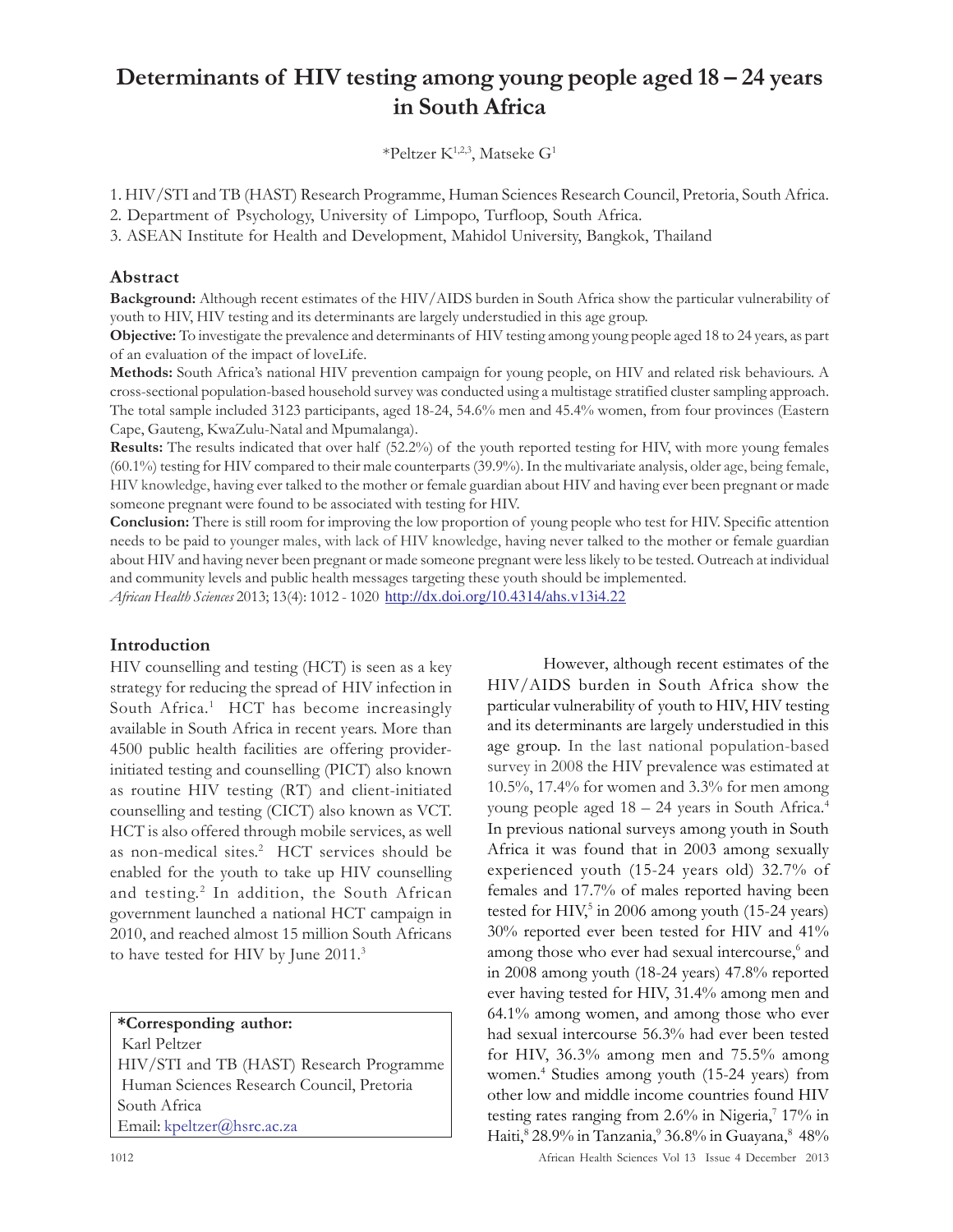in the Dominican Republic,<sup>9</sup> to 64% among females and 55% among males in Kisumu, Kenya.<sup>10</sup>

Factors associated with HIV testing among young people include demographic factors (age, sex, education, wealth),<sup>7,8</sup> HIV risk behaviour,<sup>5,8,10</sup> perceived HIV risk,<sup>11</sup> psychosocial variables related to HIV knowledge, stigma attitudes,<sup>12,13</sup> talked with parents about HIV/AIDS,<sup>5</sup> pregnancy,<sup>5,11</sup> and in general self-efficacy,<sup>14</sup> frequent conversations about HIV, <sup>15</sup> health systems factors,<sup>16</sup> programme exposure,<sup>14</sup> exposure to HIV media campaigns, exposure to HIV prevention programmes and general access to media.<sup>17</sup>

A few recent studies of HIV testing in Southern Africa could be located and none could be found which examined testing among youth 18"24 years. The purpose of this study, therefore, was to examine the prevalence and determinants of HIV testing among young people aged 18 to 24 years in South Africa. This research was conducted as part of an evaluation of the impact of loveLife, South Africa's national HIV prevention campaign for young people, on HIV and related risk behaviours. The largest youth HIV prevention programme in South Africa is loveLife; it was established in late 1999. It entails high powered media awareness and education, development of adolescent-friendly reproductive health services, and outreach and support activities. The brand includes youth centres, local mobilization led by groundBREAKERS and volunteer peer motivators known as 'mpintshis'. The programmes try to address simultaneously individual factors (e.g. low self-esteem), social factors (e.g. societal attitudes that disempower girls and young women; tolerance of violence in relationships) and structural factors (e.g. poverty, unemployment and school dropout) that are putting young people at risk of infection.<sup>18</sup>

## Method

#### Sample and procedures

A cross-sectional population-based household survey was conducted using a multi-stage stratified cluster sampling approach. A total of 583 census enumeration areas (EAs) from the 2001 population census were selected from a database of 86 000 EAs and mapped in 2007 using aerial photography to create a new updated master sample to use as a basis for sampling households. The selection of EAs was stratified by province and locality type. Locality types were urban formal, urban informal, rural formal (including commercial farms), and rural informal. In the formal urban areas, race type was also used as a third stratification variable (based on the predominant racial group in the selected EA at the time of the 2001 census).

 The allocation of EAs to different stratification categories was disproportionate, that means, over-sampling or over-allocation of EAs occurred in areas that were dominated by Indian, Coloureds or White population groups to ensure that the minimum required sample size in those smaller racial groups is obtained. The selected 583 EAs informed the primary sampling units (PSUs). A visiting point was defined as a stand with an address that might have one or more than one household. A household was defined as a group of people living and eating together from the same pot.<sup>19</sup> Visiting points (VPs) or households were used as secondary sampling units (SSUs). Within each household, all eligible individuals (including consenting and nonconsenting individuals) aged 18 to 24 years selected for the survey were the ultimate sampling unit (USU). To obtain an approximately self-weighted sample of visiting points (i.e. SSUs), the EAs were sampled with probability proportional to the size of the EA using the 2001 census estimate of the number of visiting points in the EA database as a measure of size (MOS). Subsequently, an equal number of VPs (12) were systematically drawn from each selected EA.

In each household all eligible household members were invited to participate and interviewed. The survey included persons of ages 18 to 24 years living in South African households of the four (out of nine) selected provinces, KwaZulu-Natal, Mpumalanga, Eastern Cape and Gauteng Province, providing an urban-rural representation of South Africa. The selection of the provinces was guided by selecting two provinces with the highest HIV prevalence in the country, KwaZulu-Natal and Mpumalanga, and one most urban province (Gauteng) and one rural province (Eastern Cape).

In urban areas, fieldwork activities were conducted mostly during early evenings and over weekends, while in rural areas the timing of fieldwork activities varied depending on seasonal farming activities in the area and the times when people were most readily available. Field work was conducted from May to September 2011.

Ethical approval for the study was obtained from the HSRC Research Ethics Committee. Participants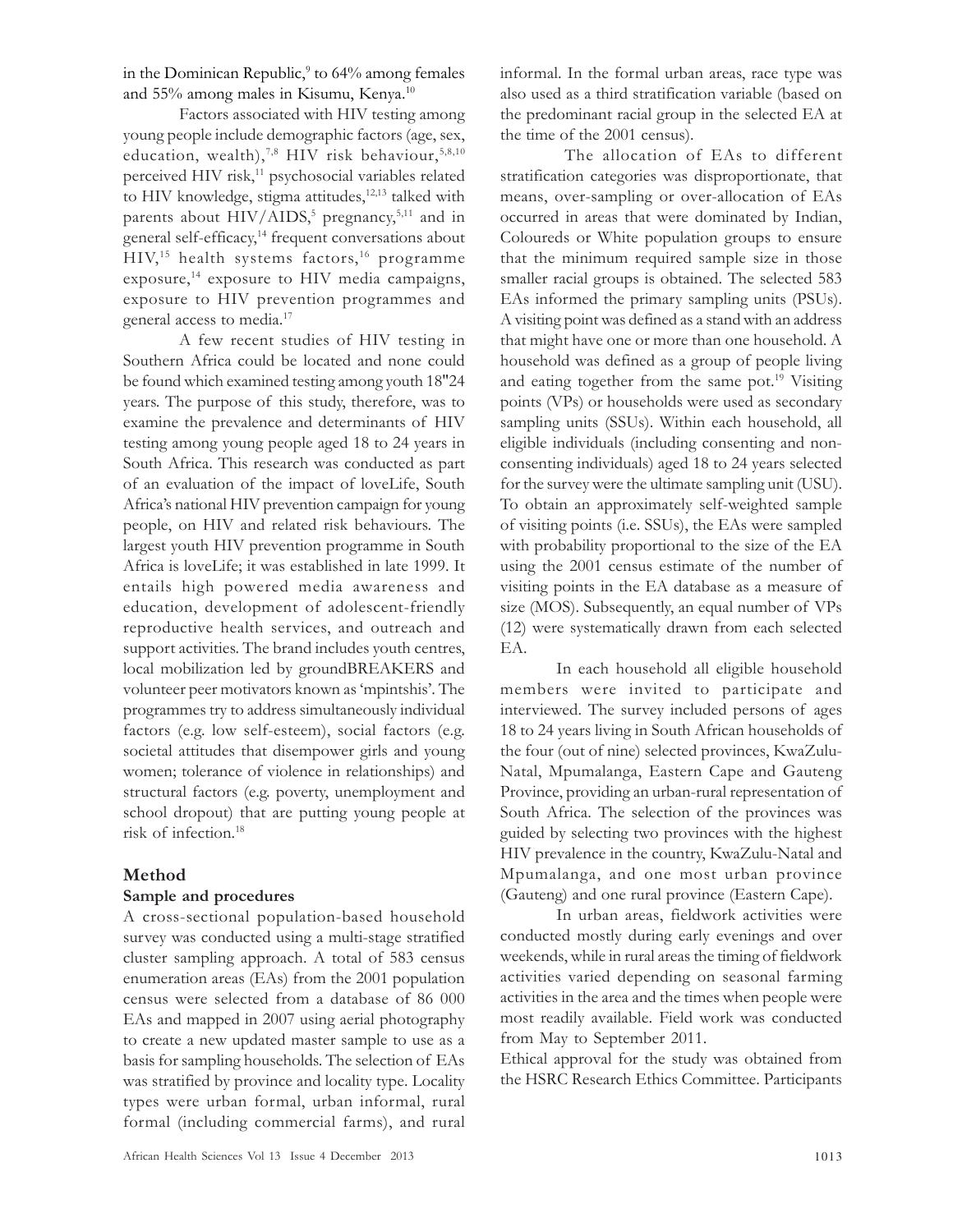signed informed consent forms before taking part in the study.

#### Measures

Sociodemographic factors assessed included age, sex, formal education, marital status, highest educational qualification, and predominant living arrangements.

HIV testing history was assessed by asking participants about their frequency of HIV testing, and if never, whether they wanted to know their HIV status or not, how long ago they had their most recent test, and what their HIV status was. The indicators for sexual risk behaviour were: ever used a condom, whether they used a condom in the last sex with their most recent regular, non-regular and transactional sexual partners, and how often (consistency) they used a condom with each of these partners; the number of regular and non-regular sexual partners in their lifetime and in the past 12 months, and diagnosed with a sexually transmitted infection (STI) in their lifetime and in the past 12 months. Coercion was assessed with 1 item "Have you ever had sex because someone used physical force to make you have sex with him or her?" Parental communication was assessed with 2 items: "Who have ever you talked to about HIV/AIDS issues" 1) Mother or female primary care giver/ guardian and 2) Father or male primary care giver/ guardian. HIV knowledge was assessed with two items: 1) How many people living with HIV do you personally know? And 2) How many people have you personally known (in your lifetime) that have died from AIDS? Responses of the two questions were added up and coded as 0=does not know anyone both living with HIV and has died of HIV/ AIDS, 1=knows any person living with HIV (PLHIV) or who has died from AIDS, and 2= knows any PLHIV and a person who has died from AIDS. Partner risk reduction self-efficacy was assessed with 4 items such as "Would you be able to avoid sex any time you didn't want it?" Response options were: No, Probably no, Probably yes, Yes. Cronbach alpha for this partner risk reduction self-efficacy index was 0.73 in this sample. HIV/AIDS stigma was assessed with four items, e.g., "If you knew a shopkeeper or food seller had HIV, would you buy food from them?" Response options were "yes" or "no". Cronbach alpha for this HIV/AIDS stigma index was 0.58. Responses were summed up, and if any of the 4 questions were affirmative for stigma it was coded  $=1$ , against  $=0$ .

LoveLife HIV youth prevention programme exposure was assessed with the following items. Exposure to ever loveLife face to face programmes was assessed with 24 items, e.g., Gone to a loveLife clinic, Participated in a loveLife Community Dialogue, or Gone to a loveLife Youth Centre. LoveLife exposure to face-to-face programmes was summed up and coded as 0, 1-2, 3-4 or 5 or more programme exposures. In addition, loveLife multimedia exposure was assessed with 9 items, e.g., "Have you ever watched a loveLife television show?" "Contacted loveLife on Facebook" "Heard a loveLife advert on radio." "Read UNCUT (loveLife) youth magazine." Response options were 1=Yes or 2=No. The 9 multi-media programmes were summed up and coded as 1=0-1 media exposures,  $2=2-4$ , and  $3=5-9$  media exposures.

#### Data management and analysis

The data were entered using Census Survey Processing software (CSPro). Data from the questionnaires were entered manually and verified. The verification process included double data entry of all questionnaires and its fields, doing programmed range checks by computer to identify outlying values, checking for missing values, and checking for inconsistencies in the data. Due to the sampling design of the survey some individuals have a greater or lesser probability of selection than others. To correct this problem, sample weights were introduced to correct for potential bias at the EA, household and individual levels and also adjust for non-response. Weighting procedures were undertaken before analysis of the data as follows: the data file of drawn EAs and sites contained the selection probabilities as well as the sampling weights of these EAs and sites. These weights reflect the disproportionate allocation of EAs and sites according to the stratification variables – race, locality type and province. The VP sampling weight was

then calculated. This weight was computed as the counted number of VPs in the EA/site, proportionally corrected for invalid VPs and divided by the number of VPs participating in the survey. The final VP sampling weight was the product of the EA/site sampling weight and the VP sampling weight since all eligible persons in the household were invited to participate.

Analysis was done using STATA software package taking into account the complex multi-level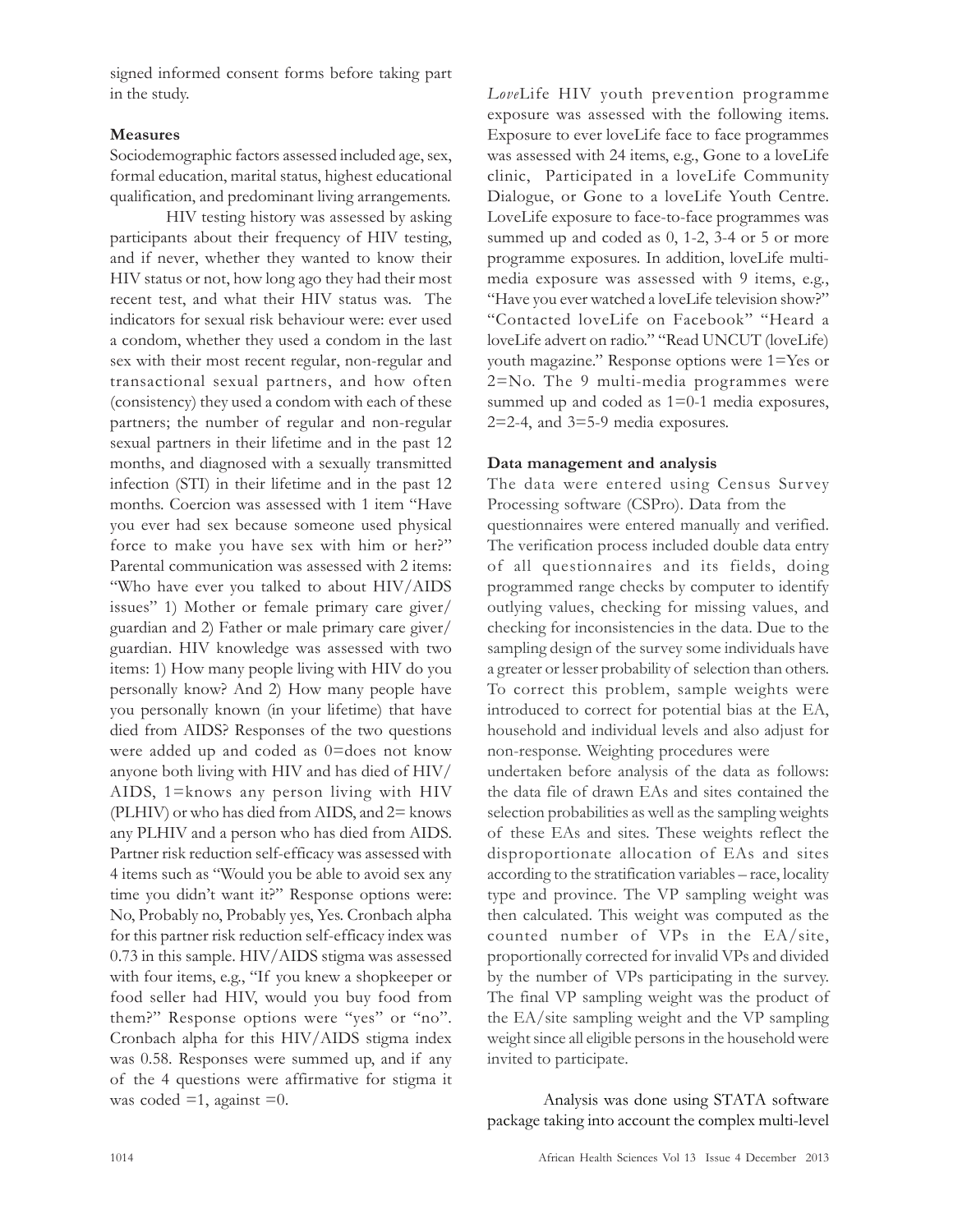sampling design. Weighted percentages are reported in the analysis and sample sizes refer to the actual number of individuals who responded to the selected questions. Descriptive analysis was conducted to explore characteristics of the sample while bivariate and logistic regression analyses were conducted to establish factors associated with HIV testing. Some of the independent variables were identified from the literature as possible factors that may be associated with HIV testing behaviour. Unadjusted odds ratios were reported for while considering 'ever testing for HIV' as a dependent variable. We therefore report the results of adjusted odds ratios for the factors, having controlled for factors as significant (P<.05) in the bivariate analysis. The two-sided 95% confidence intervals are reported. The p-value less or equal to 5% is used to indicate statistical significance in all the analyses.

#### Results

#### Sample characteristics

The total sample included 3127 participants, aged 18-24, 54.6% men and 45.4% women. The mean age of the sample was 20.5 years (SD=2.1). Only 1.7% (n=59) of the youth reported being married. Half of the participants (50.8%) were students, and 61.9% had an educational level of grade 12 or more. More than one-thirds of the youth (36.8%) knew a PLHIV and a person who died from AIDS. With regard to HIV risk behaviour, 6.1% reported having been diagnosed with a sexually transmitted infection (STI) in their lifetime, 22.6% had two or more sexual partners in the past 12 months, 35% reported inconsistent condom use and 62.5% no condom use with a transactional sex partner. Regarding social factors, 65.2% indicated that they had ever talked to their mother of female guardian about HIV, 59.4% had partner HIV risk reduction self-efficacy, and 5.1% AIDS stigmatizing attitudes. Among women 42.7% indicated that they had ever been pregnant and among men 22.1% reported that they had ever made someone pregnant. From all participants 52.2% indicated that they have had an HIV test, 39.9% among men and 60.1% among women. Among participants who indicated that they ever had sex the HIV testing uptake was 63.6%, 47.7% among men and 80.5% among women (see table 1).

#### Table 1: Sample characteristics by HIV testing status

|                                                    | Never tested | Ever tested  | Total        |
|----------------------------------------------------|--------------|--------------|--------------|
|                                                    | $N$ (%) or M | $N$ (%) or M | $N$ (%) or M |
|                                                    | (SD)         | (SD)         | (SD)         |
| All                                                | 1395 (47.8)  | 1589 (52.2)  | 3123         |
| Gender                                             |              |              |              |
| Male                                               | 925(60.1)    | 664 (39.9)   | 1619 (54.6)  |
| Female                                             | 466 (39.9)   | 924(60.1)    | 1417 (45.4)  |
| Mean age in years (standard deviation)             | 20.0(2.0)    | 21.0(2.1)    | 20.5(2.1)    |
| <b>Employment status</b>                           |              |              |              |
| Student                                            | 746 (56.7)   | 641 (43.3)   | 1389 (50.8)  |
| Employed                                           | 140 (27.2)   | 231 (72.8)   | 372 (12.9)   |
| Unemployed                                         | 391 $(41.0)$ | 600(59.0)    | 993 (36.3)   |
| <b>Educational level</b>                           |              |              |              |
| Grade 10 or less                                   | 283 (48.9)   | 284(51.1)    | 570 (17.6)   |
| Grade 11                                           | 260(55.1)    | 322(44.9)    | 685 (20.9)   |
| Grade 12 or more                                   | 747 (45.1)   | 975 (54.9)   | 1728 (61.9)  |
| <b>HIV</b> knowledge                               |              |              |              |
| Knows person living with HIV and/or died from AIDS |              |              |              |
| $\theta$                                           | 674 (57.5)   | 435 (42.5)   | 1109 (43.9)  |
| 1=knows PLHIV or died from AIDS                    | 293 (54.4)   | 341 (45.6)   | 634(19.3)    |
| 2=knows PLHIV and died from AIDS                   | 421(33.1)    | 800 (66.9)   | 1221 (36.8)  |
| <b>HIV</b> risk behaviour                          |              |              |              |
| Had STIs in lifetime                               | 63(28.9)     | 178 (71.1)   | 241(6.1)     |
| Two or more sexual partners in past year           | 335(45.3)    | 392 (54.7)   | 727 (22.6)   |
| Inconsistent condom use                            | 114 (39.5)   | 191(60.5)    | 305(34.6)    |
| No condom use with transactional sex partner       | 83 (47.7)    | 157 (52.3)   | 240 (62.5)   |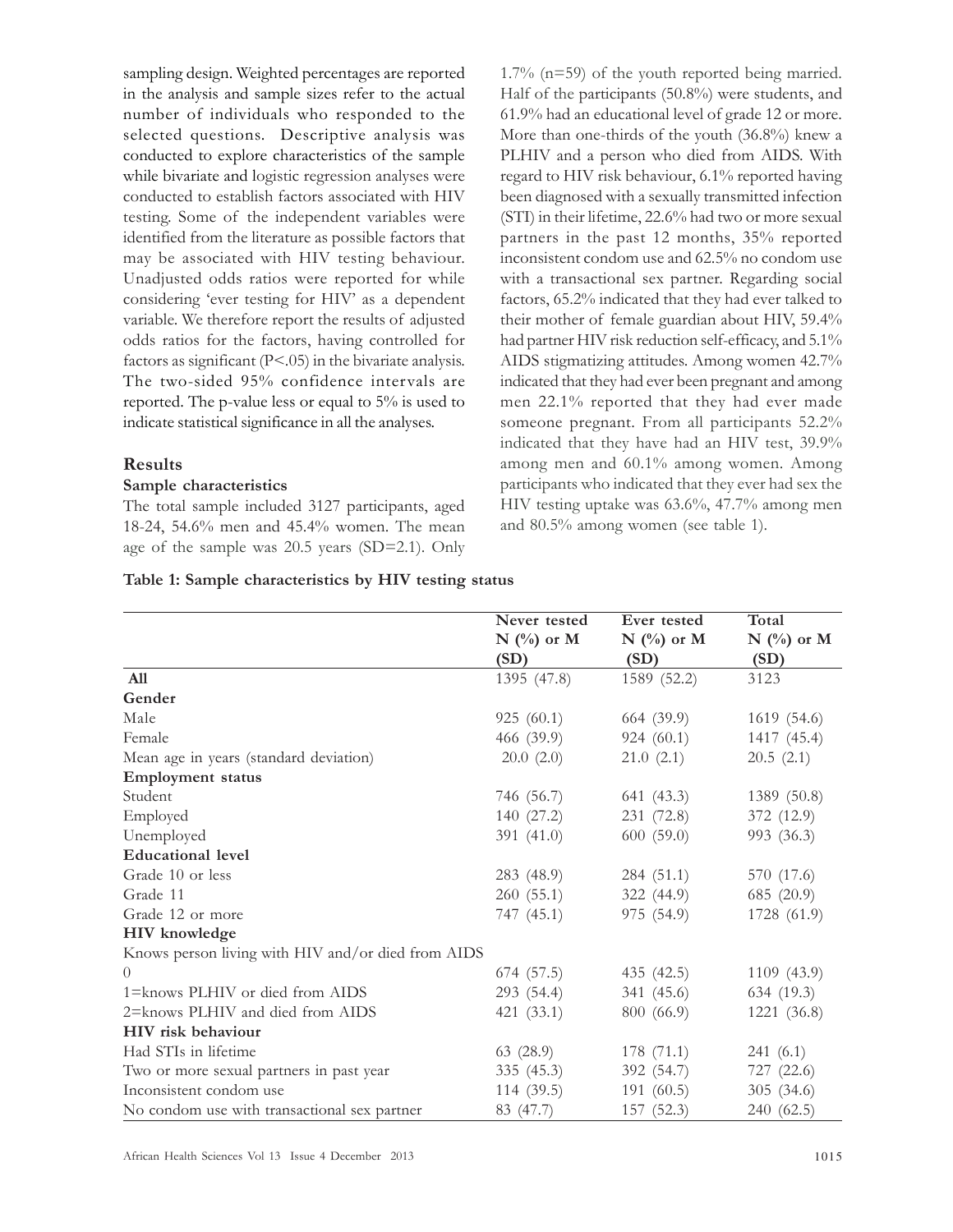Continuation of table 1

| Never tested                                    | Ever tested  | Total        |              |
|-------------------------------------------------|--------------|--------------|--------------|
|                                                 | $N$ (%) or M | $N$ (%) or M | $N$ (%) or M |
|                                                 | (SD)         | (SD)         | (SD)         |
| Sex with much older person                      | 70(19.0)     | 233(81.0)    | 303(11.3)    |
| Ever forced to have sex                         | 14(19.7)     | 58 (80.3)    | 72(4.1)      |
| Social factors                                  |              |              |              |
| Ever talked to mother/female guardian about HIV | 813 (42.2)   | 1154 (57.8)  | 1970 (65.2)  |
| Ever talked to father/male guardian about HIV   | 400 (44.8)   | 546 (55.2)   | 949 (33.8)   |
| Partner HIV risk reduction self efficacy        | 745 (45.8)   | 789 (54.2)   | 1534 (59.4)  |
| AIDS stigma                                     | 258 (55.4)   | 122(44.6)    | 258(5.1)     |
| Ever been pregnant -female                      | 40(6.6)      | 439 (93.4)   | 479 (42.7)   |
| Ever made someone pregnant-male                 | 77(23.7)     | 166(76.3)    | 243 (22.1)   |
| loveLife HIV prevention programme exposure      |              |              |              |
| loveLife face-to-face participation             |              |              |              |
| $\Omega$                                        | 961 (48.9)   | 983(51.1)    | 2085 (67.7)  |
| $1 - 2$                                         | 233(44.6)    | 303(55.4)    | 537 (16.7)   |
| $3 - 4$                                         | 101(45.5)    | 129(54.5)    | 230(6.7)     |
| 5 or more                                       | 94 (48.7)    | 160(51.3)    | 255(8.5)     |
| loveLife multi-media exposure                   |              |              |              |
| $0-1$                                           | 325(56.6)    | 264(43.4)    | 592 (22.8)   |
| $2 - 4$                                         | 669 (46.6)   | 757 (53.4)   | 1427 (48.4)  |
| $5-9$                                           | 364 (42.7)   | 513 (57.3)   | 878 (28.8)   |

## HIV testing characteristics

From all participants, 25.8% indicated that they had been tested once for HIV and 26.4% more than once. For most participants their recent HIV test was less than a year ago (73.9%). There were similar ever HIV testing rates among men and women, while women significantly more than men tested for HIV more than once. Among those participants who had not tested for HIV, half (50.4%) indicated that they would want to know their HIV status. This readiness for an HIV test was significantly higher among women than men (see table 2).

## Determinants of ever HIV testing

In multivariable analysis, older age, being female, HIV knowledge, having ever talked to the mother or female guardian about HIV and having ever been pregnant or made someone pregnant were found to be associated with HIV testing (see table 3).

#### Table 2: HIV testing characteristics

|                                     | All         | Male         | Female       | P-value         |
|-------------------------------------|-------------|--------------|--------------|-----------------|
| Number of times tested for HIV      |             |              |              |                 |
| Never                               | 1395 (47.8) | 925(61.9)    | 466(30.9)    | 0.000           |
| Once                                | 821 (25.8)  | 410 $(24.6)$ | 410 $(27.1)$ |                 |
| More than once                      | 768 (26.4)  | 254(13.5)    | 510(42.1)    |                 |
| Time of most recent HIV test        |             |              |              |                 |
| Less than a year ago                | 1132 (73.9) | 474 (71.7)   | 657(75.3)    | Non-significant |
| Between 1-2 years                   | 351 (18.7)  | 155 (19.8)   | 196 (18.2)   |                 |
| Between 2-3 years                   | 101(4.9)    | 41 $(5.3)$   | 60(4.7)      |                 |
| Three or more years ago             | 52(2.4)     | 23(3.3)      | 29(1.8)      |                 |
| Do you want to know your HIV status |             |              |              |                 |
| Yes                                 | 465(50.4)   | 320(45.6)    | 144 (63.2)   | 0.000           |
| No                                  | 217(27.0)   | 168 (26.8)   | 48 (27.4)    |                 |
| Unsure                              | 89 (22.6)   | 63(27.5)     | 25(9.4)      |                 |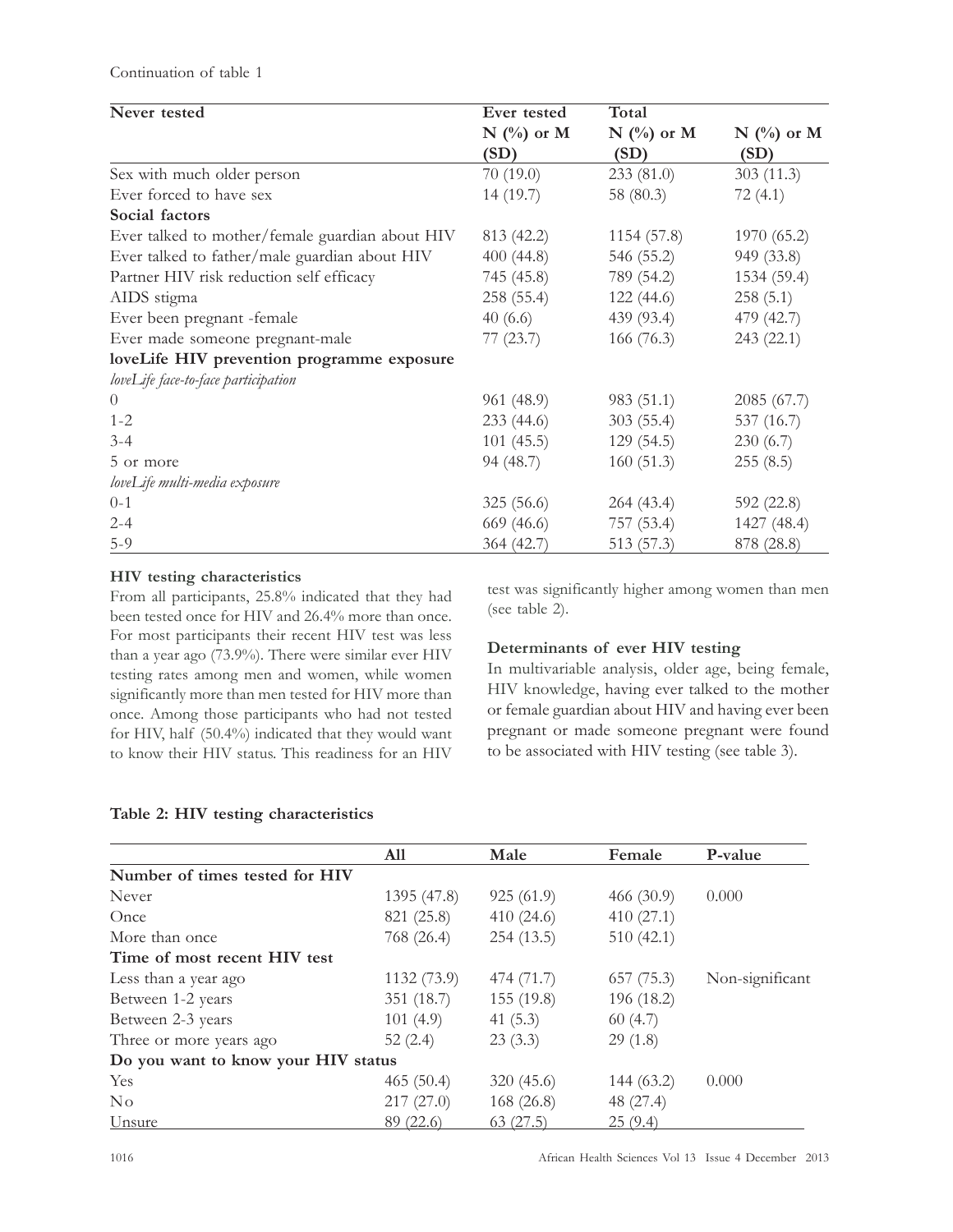## Table 3: Determinants of HIV testing

|                                                                     | Unadjusted<br>Odds ratio<br>$(95\% \text{ CI})$ | p-value | Adjusted<br>Odds ratio<br>$(95\% \text{ CI})$ | p-value |
|---------------------------------------------------------------------|-------------------------------------------------|---------|-----------------------------------------------|---------|
| Demographics                                                        |                                                 |         |                                               |         |
| Age                                                                 | $1.25(1.14-1.37)$                               | 0.000   | $1.001(1.00-1.001)$                           | 0.046   |
| Gender                                                              |                                                 |         |                                               |         |
| Female                                                              | 1.00                                            |         | 1.00                                          |         |
| Male                                                                | $0.27$ $(0.20-0.39)$                            | 0.000   | $0.25(0.12-0.54)$                             | 0.000   |
| <b>Employment status</b>                                            |                                                 |         |                                               |         |
| Student                                                             | 1.00                                            |         | 1.00                                          |         |
| Employed                                                            | $3.50(1.61 - 7.57)$                             | 0.002   | $2.35(0.53-10.48)$                            | 0.261   |
| Unemployed                                                          | $1.88(1.43-2.47)$                               | 0.000   | $1.13(0.69-1.85)$                             | 0.627   |
| <b>Educational level</b>                                            |                                                 |         |                                               |         |
| Grade 10 or less                                                    | 1.00                                            |         |                                               |         |
| Grade 11                                                            | $0.78$ $(0.48-1.28)$                            | 0.322   |                                               |         |
| Grade 12 or more                                                    | $1.16$ $(0.77-1.75)$                            | 0.466   |                                               |         |
| <b>HIV</b> knowledge                                                |                                                 |         |                                               |         |
| Knows person living with HIV and/or died from AIDS                  |                                                 |         |                                               |         |
| 0                                                                   | 1.00                                            |         | 1.00                                          |         |
| 1=knows PLHIV or died from AIDS                                     | $1.14(0.56 - 2.29)$                             | 0.072   | $0.64$ $(0.31 - 1.31)$                        | 0.219   |
| 2=knows PLHIV and died from AIDS                                    | $2.74(1.68-4.49)$                               | 0.000   | $1.79(1.05-3.06)$                             | 0.032   |
| HIV risk behaviour                                                  |                                                 |         |                                               |         |
| Ever forced sex                                                     | $2.41(0.74 - 7.85)$                             | 0.145   |                                               |         |
| Had STIs in lifetime                                                | $2.36(1.40-3.99)$                               | 0.001   | $1.55(0.65-3.68)$                             | 0.319   |
| Two or more sexual partners in past                                 | $1.14(0.79-1.63)$                               | 0.479   |                                               |         |
| 12 months                                                           |                                                 |         |                                               |         |
| Inconsistent condom use with most                                   | $1.04(0.62 - 1.75)$                             | 0.873   |                                               |         |
| recent non-regular partner                                          |                                                 |         |                                               |         |
| No condom use with transactional sex                                | $0.43$ $(0.13-1.39)$                            | 0.158   |                                               |         |
| partner                                                             |                                                 |         |                                               |         |
| Sex with someone much older                                         | $2.68(1.61-4.49)$                               | 0.000   | $1.23$ $(0.62 - 2.44)$                        | 0.549   |
| Social factors                                                      |                                                 |         |                                               |         |
| Ever talked to mother/female guardian 1.88 (1.42-2.49)<br>about HIV |                                                 | 0.000   | $2.69(1.61-4.55)$                             | 0.000   |
| Ever talked to father/male guardian                                 | $1.20(0.81-1.77)$                               | 0.366   |                                               |         |
| about HIV                                                           |                                                 |         |                                               |         |
| Partner HIV risk reduction self-efficacy                            | $1.05(0.95-1.16)$                               | 0.356   |                                               |         |
| AIDS Stigma                                                         | $0.73$ $(0.38-1.42)$                            | 0.358   |                                               |         |
| Ever pregnant or made someone<br>pregnant                           | $5.94(3.82 - 9.21)$                             | 0.000   | 5.71 (3.27-9.97)                              | 0.000   |
| loveLife HIV prevention programme exposure                          |                                                 |         |                                               |         |
| loveLife face-to-face participation                                 |                                                 |         |                                               |         |
| $\theta$                                                            | 1.00                                            |         |                                               |         |
| $1 - 2$                                                             | $1.19(0.76-1.85)$                               | 0.447   |                                               |         |
| $3 - 4$                                                             | $1.15(0.64-2.05)$                               | 0.645   |                                               |         |
| 5 or more                                                           | $1.01 (0.39 - 2.61)$                            | 0.990   |                                               |         |
| loveLife multi-media exposure                                       |                                                 |         |                                               |         |
| $0 - 1$                                                             | 1.00                                            |         | 1.00                                          |         |
| $2 - 4$                                                             | $1.47(0.96 - 2.25)$                             | 0.078   | $1.67$ $(0.79-3.54)$                          | 0.180   |
| $5-9$                                                               | $1.84(1.10-3.10)$                               | 0.021   | $2.07(0.97-4.43)$                             | 0.061   |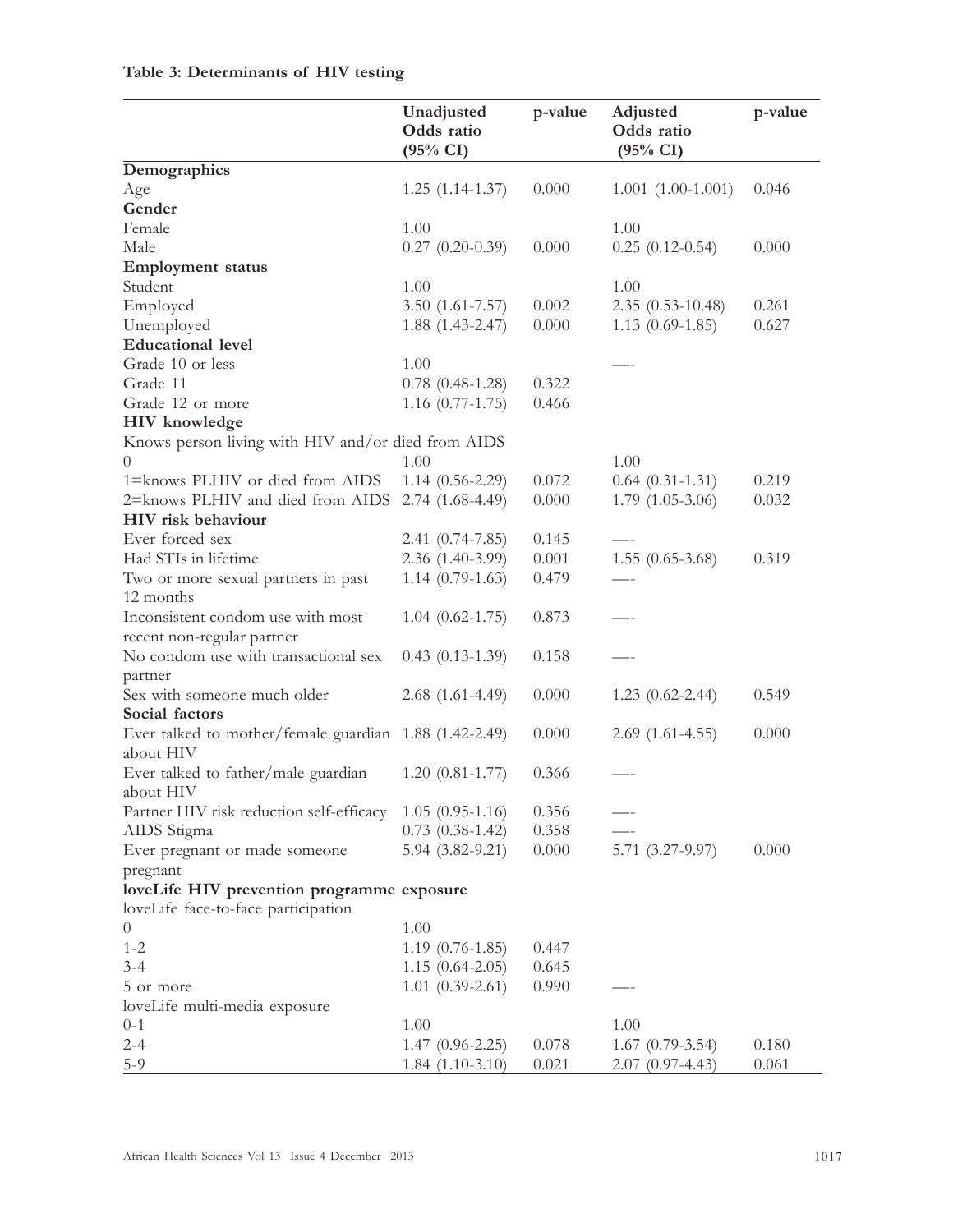## **Discussion**

The study found that from all participants (18-24 years) 52.2% indicated that they have had an HIV test (39.9% among men and 60.1% among women) in 2011 in South Africa. Among sexually experienced participants the HIV testing uptake was 63.6% (47.7% among men and 80.5% among women). This finding seems to show a similar HIV testing uptake compared to 2008 among youth (18-24 years) 47.8% reported ever having tested for HIV, 31.4% among men and 64.1% among women, and among those who ever had sexual intercourse 56.3% had ever been tested for HIV, 36.3% among men and 75.5% among women.<sup>4</sup> The reported HIV testing uptake in this study still remains low at 52.2% despite the increase in campaigns promoting HIV testing and increased availability of HCT services in South Africa.

In agreement with other studies, 5,7,8,11,12,15 this study found that older age, being female, HIV knowledge, having ever talked to the mother or female guardian about HIV and having ever been pregnant or made someone pregnant were found to be associated with HIV testing. This age disparity may be due to the likelihood that younger youths have had a shorter sexual experience and are less informed on sexual issues than older youth.<sup>7</sup> The fact that more women than men in this study have reported a higher HIV testing uptake is not surprising since men and women have different health care seeking behaviours. In most situations, women are more likely to seek medical help and visit health care facilities than men. This was substantiated by other studies that have shown that women were far more likely to utilize HIV testing services or test for HIV compared to men.20-22 Having been pregnant or making someone pregnant was found to be the highest predictor for HIV testing uptake. Pregnant women presenting to the clinic for antenatal care are exposed to provider initiated HIV counselling and testing and who understand the potential of HIV testing for reducing mother-to-child transmission (PMTCT) are more likely to undergo HIV testing. Similarly, male partners who made someone pregnant seemed through the context of PMTCT undergo more likely HIV testing. Targeting pregnant youth for HIV testing is important for PMTCT and provides a potentially important avenue to reach partners of pregnant youth.<sup>11</sup> Further, youth who knew any PLHIV and a person who has died from AIDS were more likely to have tested for HIV. If youth are impacted by personal knowledge of an AIDS death, to the point that they change their behaviours, we must continue to encourage discourse about HIV/AIDS with the hope that persons dying from AIDS will feel more comfortable disclosing their diagnosis to the youth they know and others.<sup>23</sup> Among the youth HIV testing was associated with reporting ever talking to the mother or female guardian about HIV. While all communication about HIV may be beneficial, the role of parental communication in reducing HIV risk among youth has been documented previously.<sup>5,12</sup> This supports the continued need to engage the mother or female guardian in discussions about HIV and sexuality with their children.<sup>4</sup> These factors identified to be associated with an HIV test should be used to inform current HIV testing uptake programmes. One of the keys to HIV testing coverage among young people is also the availability of youth-friendly HIV testing services.

Unlike other studies,5,8,10,12-14,17 HIV risk behaviour, stigma attitudes, self-efficacy, and HIV prevention programme exposure were not found to be associated with HIV testing uptake. A concern is that high HIV risk behaviour (multiple sexual partners and inconsistent condom use) did not lead no higher rates of HIV testing meaning that these youth, in particular men, are exposing themselves to higher risks for HIV and will more likely ignorantly infect their numerous partners which will further worsen the HIV prevalence in South Africa, especially within this age.

## Study limitations

Although the sample included in the study is not a national probability sample, it does include a representative sample of youth (aged 18–24 years) from four of the nine provinces in South Africa. As this survey is cross-sectional no causal conclusions can be drawn. In addition, the self-report of the variables assessed in the survey may be influenced by social desirability bias. Several variables affecting HCT uptake were not assessed in this study such as experience of counselling, influence of partners, fear of discrimination,<sup>7</sup> perceived vulnerability and risk,<sup>11</sup> underlying reasons for the uptake or lack thereof of HIV testing, $24$  marital aspirations, $10$  urban-rural locality, 5,8,10 type HCT utilization, and negative beliefs about the health care system<sup>25</sup> and should be included in future studies.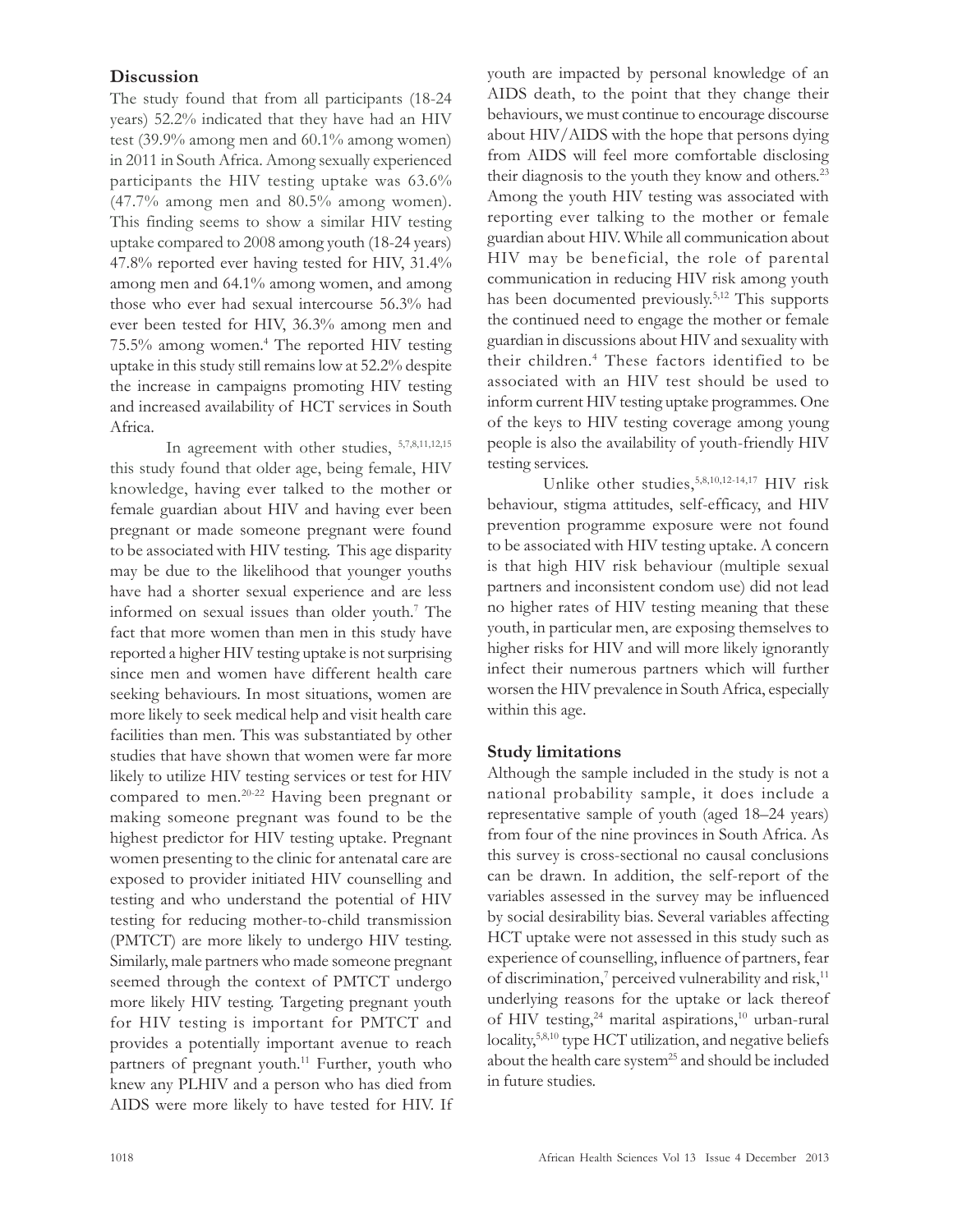## Conclusion

HIV testing among South African youth is low. Younger males, with lack of HIV knowledge, having never talked to the mother or female guardian about HIV and having never been pregnant or made someone pregnant were less likely to be tested. Outreach at individual and community levels and public health messages targeting these youth should be implemented. There is also a need to mainstream gender into the design of programmes aimed at increasing uptake of HIV testing. Programmes which assist youth in accurately assessing their risk behaviours are also required to improve HIV testing.

## Acknowledgement

This research was a collaborative project between loveLife and the Human Sciences Research Council, and was made possible by the Henry J. Kaiser Family Foundation. We would like to acknowledge loveLife and the anonymous review committee for their comments and suggestions. We would also like to thank the research participants who took part in the study.

## References

- 1. National Department of Health. National Strategic Plan on HIV & AIDS and STIs: 2007- 2011. Pretoria: National Department of Health, 2007.
- 2. Department of Health. National HIV counselling and testing (HCT) policy guidelines. Pretoria: Department of Health, 2010.
- 3. SAinfo. South Africans, know your HIV status! Retrieved from http://www.southafrica.info/ playyourpart/hiv-testing.htm, 2011; accessed 15 February 2012.
- 4. Shisana O, Rehle T, Simbayi LC, et al. South African national HIV prevalence, incidence, behaviour and communication survey 2008: A turning tide among teenagers? Cape Town: HSRC Press; 2009.
- 5. MacPhail C, Pettifor A, Moyo R, Rees H. Factors associated with HIV testing among sexually active South African youth 15–24 years. AIDS Care 2009, 21: 456-67.
- 6. The Henry J. Kaiser Family Foundation and South African Broadcasting Corporation. Young South Africans, broadcast media, and HIV/ AIDS Awareness: Results of a national survey, 2007. Retrieved at http://www.kff.org/ southafrica/upload/7614.pdf, accessed 15 Febr 2012.
- 7. Nwachukwu CE, Odimegwu C. Regional patterns and correlates of HIV voluntary counselling and testing among youths in Nigeria. Afr J Reprod Health 2011; 15(2):131-46.
- 8. Andrews B. Sociodemographic and behavioural characteristics of youth reporting HIV testing in three Caribbean countries. West Indian Med J. 2011; 60(3):276-83.
- 9. Lema LA, Katapa RS, Musa AS. Knowledge on HIV/AIDS and sexual behaviour among youths in Kibaha District, Tanzania. Tanzan J Health Res. 2008;10(2):79-83.
- 10. Kabiru CW, Luke N, Izugbara CO, Zulu EM. The correlates of HIV testing and impacts on sexual behavior: evidence from a life history study of young people in Kisumu, Kenya. BMC Public Health 2010;10:412.
- 11. Kabiru CW, Beguy D, Crichton J, Zulu EM. HIV/AIDS among youth in urban informal (slum) settlements in Kenya: what are the correlates of and motivations for HIV testing? BMC Public Health 2011;11:685.
- 12. Babalola S. Readiness for HIV testing among young people in northern Nigeria: the roles of social norm and perceived stigma. AIDS Behav. 2007; 11(5):759-69.
- 13. Iyaniwura CA, Oloyede O. HIV testing among youths in a Nigerian local population. West Afr J Med. 2006; 25(1):27-31.
- 14. Berendes S, Rimal RN. Addressing the slow uptake of HIV testing in Malawi: the role of stigma, self-efficacy, and knowledge in the Malawi BRIDGE Project. J Assoc Nurses AIDS Care 2011; 22(3):215-28.
- 15. Hendriksen ES, Hlubinka D, Chariyalertsak S, et
- al. Keep talking about it: HIV/AIDS-related  $\mathbf{L}$ communication and prior HIV testing in Tanzania, Zimbabwe, South Africa, and Thailand. AIDS Behav. 2009;13(6):1213-21.
- 16. Matovu JKB, Makumbi FE. Expanding access to voluntary HIV counseling and testing in sub-Saharan Africa: alternative approaches for improving uptake, 2001-2007. Trop Med Int Health 2007; 12(11):1315-1322.
- 17. Guy RJ, Prybylski D, Fairley CK, Hellard ME, Kaldor JM. Can data from HIV voluntary counselling and testing be used to assess the impact of public health interventions?A literature review. *Int J STD & AIDS* 2009,;20:378-83.
- 18. loveLife: Our strategy. Retrieved at http:// www.lovelife.org.za/about/strategy.php, accessed 10 October 2011.